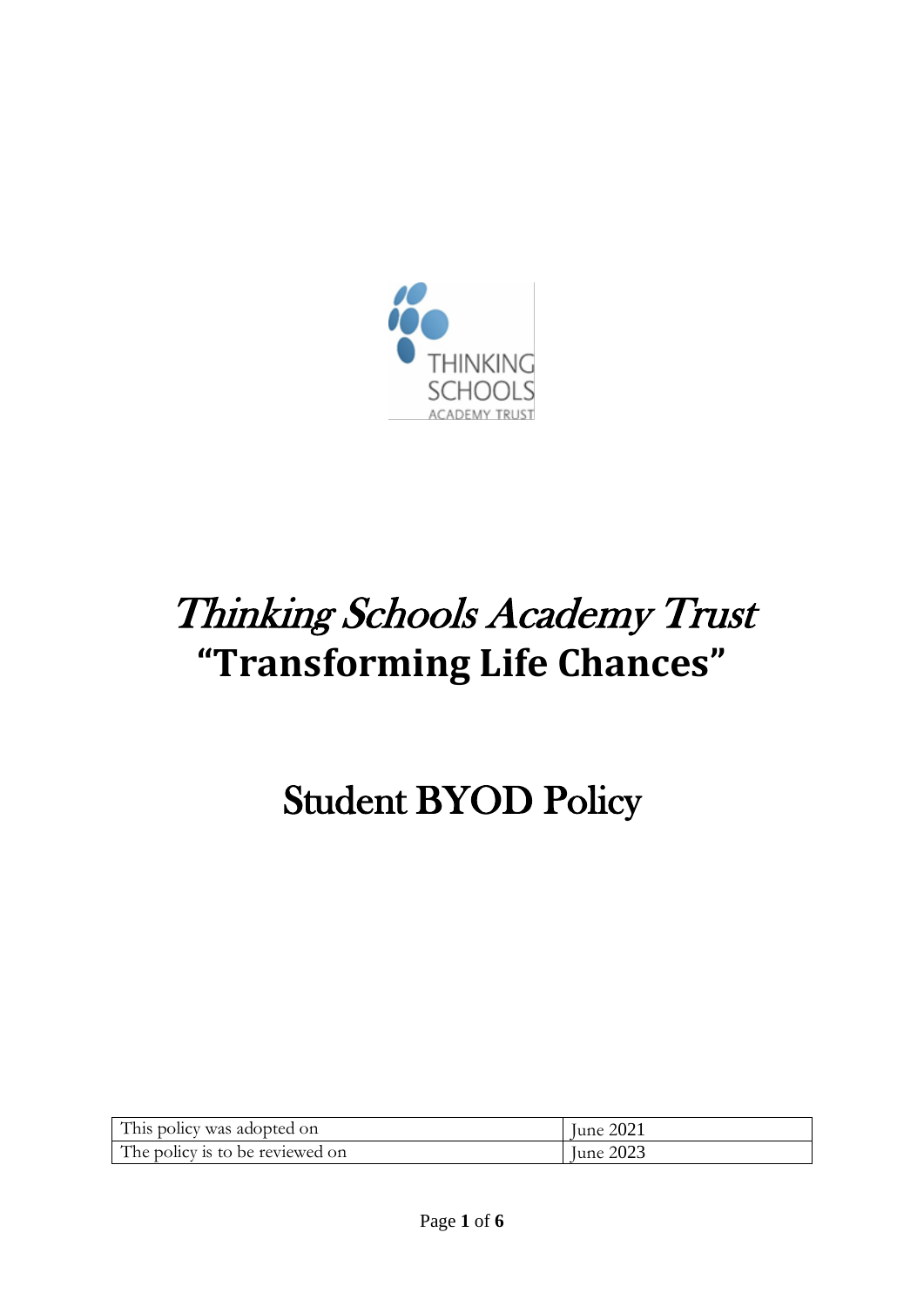## **1. Introduction**

- 1.1 This Policy provides the guidelines of acceptable use of personal devices by students within The Thinking Schools Academy Trust. Technology has formed an integral part of modern life and continues to change how people communicate and access information. The Thinking Schools Academy Trust recognises the impact technology can have to support teaching and learning, especially independent learning through digital resources and research.
- 1.2 The Student Bring Your Own Device (BYOD) Use Policy aims to promote safe and appropriate practice through establishing clear guidelines for the use of personal devices to enhance learning.
- 1.3 This policy applies to all students who wish to use a personal device within the Academy for education purposes. All students who intend to access the BYOD service must ensure that they have read this Policy and obtained prior approval from the Academy before attempting to connect to the BYOD service.
- 1.4 The Student BYOD Policy should be read in conjunction with the Trust's ICT Acceptable Use, ICT Monitoring and Mobile Device Policies.

## **2. Definitions**

- 2.1 The *"Trust"* means Thinking Schools Academy Trust and all its Academies.
- 2.2 The *"Academy"* means a school within the Thinking Schools Academy Trust.
- *2.3 "Client Device"* means laptops, tablets, smartphones, desktop computers or other electronic equipment that could be used for the carrying out of Trust business or the Processing or storing of information.
- 2.4 *"Personal Device"* means a Client Device not directly owned by the Trust.
- 2.5 *"BYOD"* means bring your own device, which specifically refers to the use of a personal device within the Academy for educational purposes.
- 2.6 *"BYOD Service"* means the wireless network provided to personal devices in order to access the Internet within the Academy.
- 2.7 *"ICT Facilities"* means all devices, facilities, systems and services including, but not limited to, network infrastructure, ICT Devices, software, websites, web applications or services and any device, system or service which may become available in the future which is provided as part of the ICT service.
- 2.8 *"Users"* means directors, committee members, Regional Governing Bodies, Academy Advisory Boards, staff, students, trainees, volunteers, temporary guests, and all other persons authorised by the Trust to use the ICT Facilities.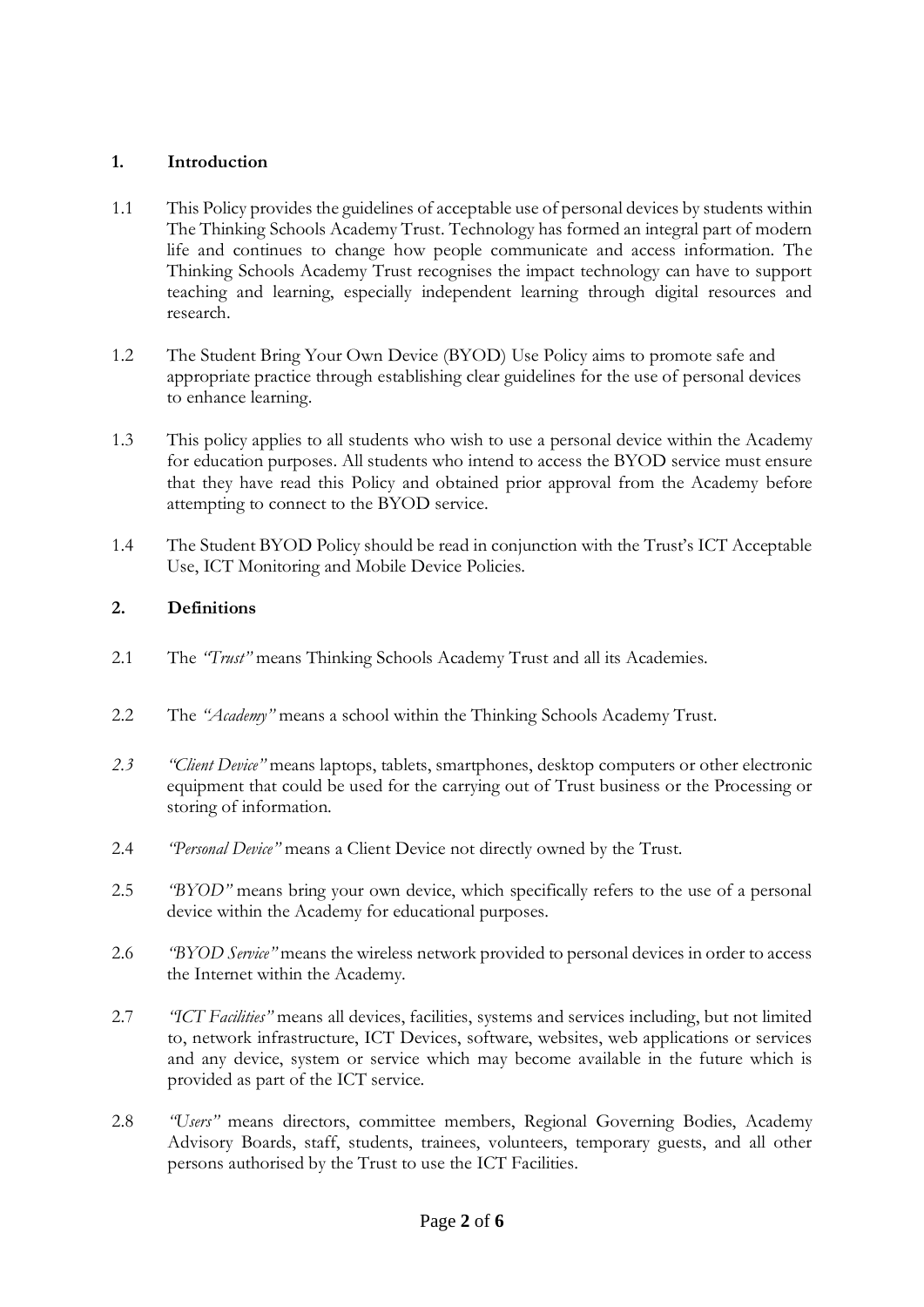- 2.9 *"Username"* means a unique sequence of characters used to identify a person, system or service, allowing access to a computer system, computer network, client device, or online account.
- 2.10 "*Strong Password*" means a phrase of sufficient random characters to prevent guessing or brute-force attacks. A Strong Password must be a minimum of 9 characters, does not use single common number sequences/dictionary words or easily accessible personal information (i.e. any portion of your name, date of birth, telephone numbers or NI numbers). Strong Passwords of less 24 characters must include a combination of three of the following: lowercase and uppercase letters, numbers and symbols.
- 2.11 *"Personal use"* means any use or activity not directly related to the users' employment, study or purpose.

### **3. Policy Statement**

- 3.1 The Academy's BYOD service should only be used to support learning, and must not be used for any personal use or other activities unless expressly authorised by the Academy.
- 3.2 Access to the Academy's BYOD service is at the discretion of the Academy and is not an automatic right.
- 3.3 Prior to attempting to connect to the Academy's BYOD service, students must sign and return a copy of the Learner Acceptable Use Policy Agreement, which can be found in the appendix of the Trust's ICT Acceptable Use Policy.
- 3.4 Up to a maximum of one personal device per student may be connected to the Academy's BYOD service at any one time.
- 3.5 Students connecting a personal device to the BYOD service must authenticate using their own username and strong password. Under no circumstances should students share their credentials to assist other personal devices accessing the BYOD service.
- 3.6 The BYOD service provides access to the Internet only, students must not attempt to connect to any internal ICT Facilities or systems and services that are not accessible on the Internet.
- 3.7 Each personal device accessing the BYOD service will be issued with an IP address. Students are not permitted to edit, adjust, disguise or share the IP address that their device has been allocated.
- 3.8 The use of a personal device within the Academy must not be used in such a way that it causes distraction to staff, students or disrupt lessons.
- 3.9 The use of cellular data (e.g. GPRS, EDGE, 3G, 4G, etc) to access the Internet within the Academy is strictly prohibited. All personal devices accessing the Internet within the Academy must only do so through the BYOD service.
- 3.10 The use of cameras or microphones on personal devices within the Academy is prohibited unless approved by a member of staff. In circumstances where approval for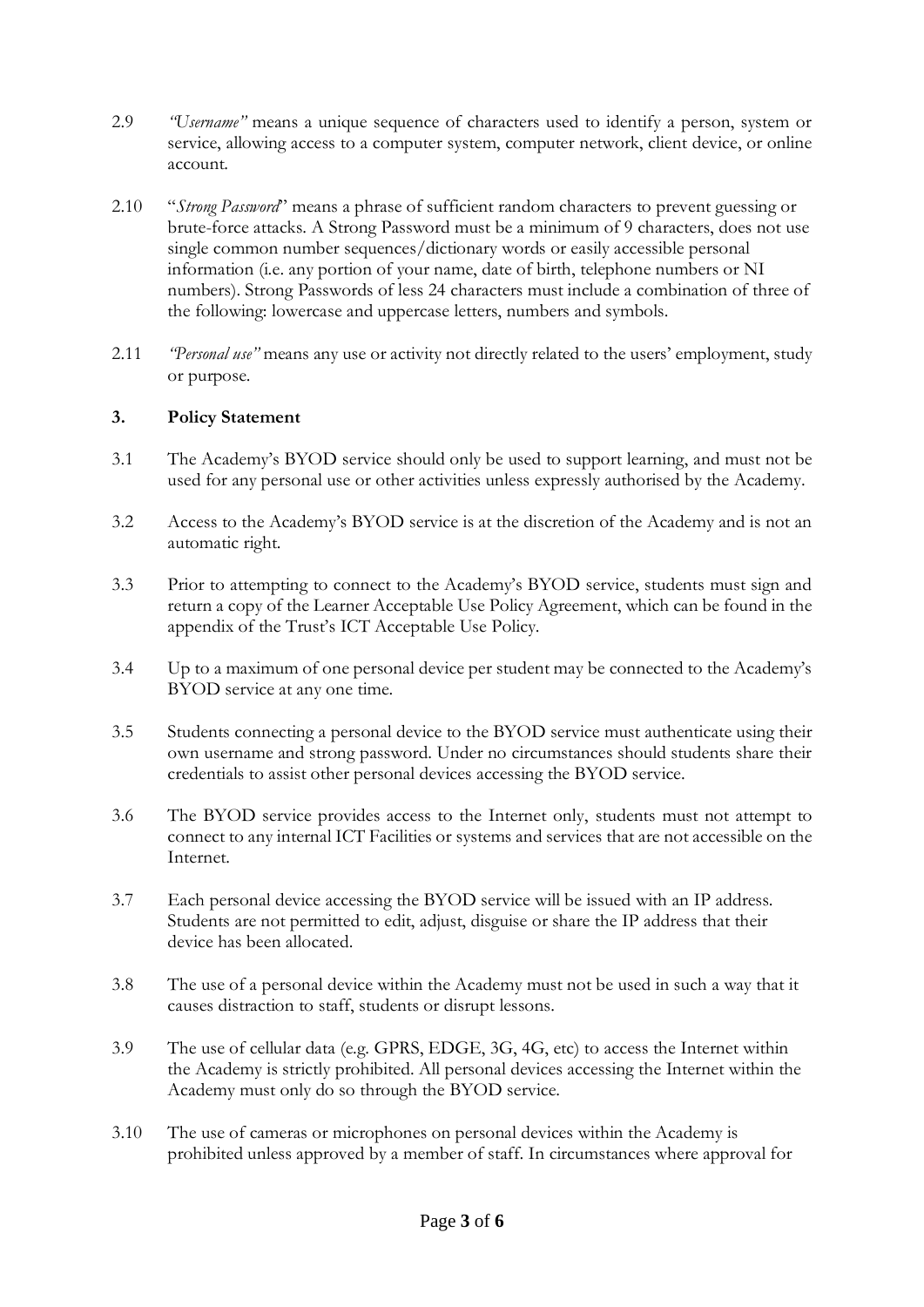such functions to be on Academy premises is obtained they must be used in accordance with the Trust's Mobile Device Policy.

- 3.11 Users accessing the Academy's BYOD service should be aware that the Academy cannot guarantee security, and users should therefore engage in safe computing practices by adhering to the Trust's ICT Policies at all times.
- 3.12 Personal devices must only be used within the Academy when permitted by staff. The use of personal devices in classrooms is at the teacher's discretion.
- 3.13 Students must not make any attempts to circumvent the Academy's BYOD service or other security measures enforced to protect the Trust's ICT Facilities.
- 3.14 Whilst within the Academy all personal devices must be set to operate in silent mode.
- 3.15 Personal devices should be fully charged before being brought into the Academy and connected to the BYOD service.
- 3.16 It is at the discretion of the Academy to provide charging facilities for personal devices, where charging facilities are provided these must only be used once the equipment has been PAT tested. Personal devices must only be charged in the location(s) identified by the Academy and without cables trailing across the floor to prevent trip hazards.
- 3.17 Where charging facilities are provided, the Academy will arrange for equipment to be PAT tested by a certified third-party.
- 3.18 The Academy is unable to provide licenses to personal devices for operating systems or software applications.
- 3.19 All personal devices that access the BYOD service, and that are capable of supporting software updates, security updates and automatically updating anti-virus products, must be configured to perform such updates.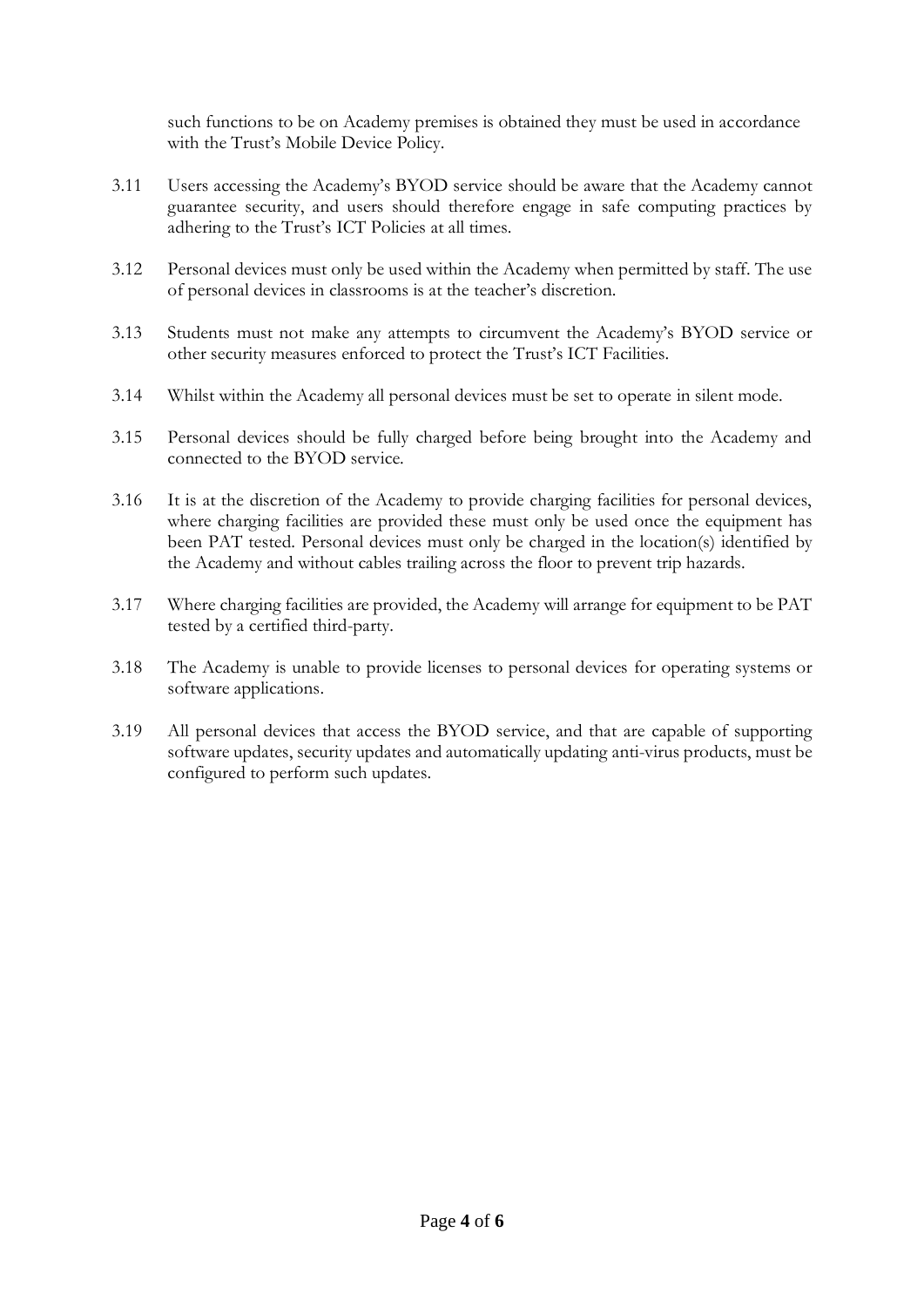## **4. Unacceptable Use**

4.1 The Academy reserves the right to disconnect a personal device from the BYOD service if the user does not comply with the Trust or Academy policies, including but not limited to this policy, the ICT Acceptable Use Policy and the Academy Behaviour Policy.

## **5. Equal Opportunities**

5.1 To prevent students without access to their own device the Academy will provide devices to support curriculum activities, when access to technology is required. Where possible the Academy will also provide access to devices to support independent learning outside of the lessons.

### **6. Monitoring**

- 6.1 The Trust may monitor the usage of personal devices whilst used within the Academy and has access to reports on any Internet sites that have been visited. Such monitoring will be performed in compliance with this policy and the Trust's ICT Monitoring policy.
- 6.2 The Trust will not monitor content or applications installed on personal devices, but students may be asked to delete inappropriate content or applications installed on their device if staff become aware that this is being accessed or shared within the Academy. Failure to remove such content will result in access to the BYOD service being revoked.

### **7 ICT Support**

- 7.1 The Trust cannot provide support for personal devices, but will endeavour to provide guidance for connecting to the BYOD service where possible.
- 7.2 The Trust accepts no liability for any loss of data stored on personal devices whilst using the BYOD service, and in such instances the Trust is unable to assist with any data recovery. Additionally the Trust accepts no responsibility for any device malfunctions as a result of changes made to personal devices to connect to the BYOD service.
- 7.3 Users are responsible for the maintenance of personal devices. The Trust is not responsible for the maintenance of any personal devices, including but not limited to the charging of devices, installation of software or operating system updates, or hardware faults.
- 7.4 Any costs incurred while using a personal device are not chargeable against the Trust.